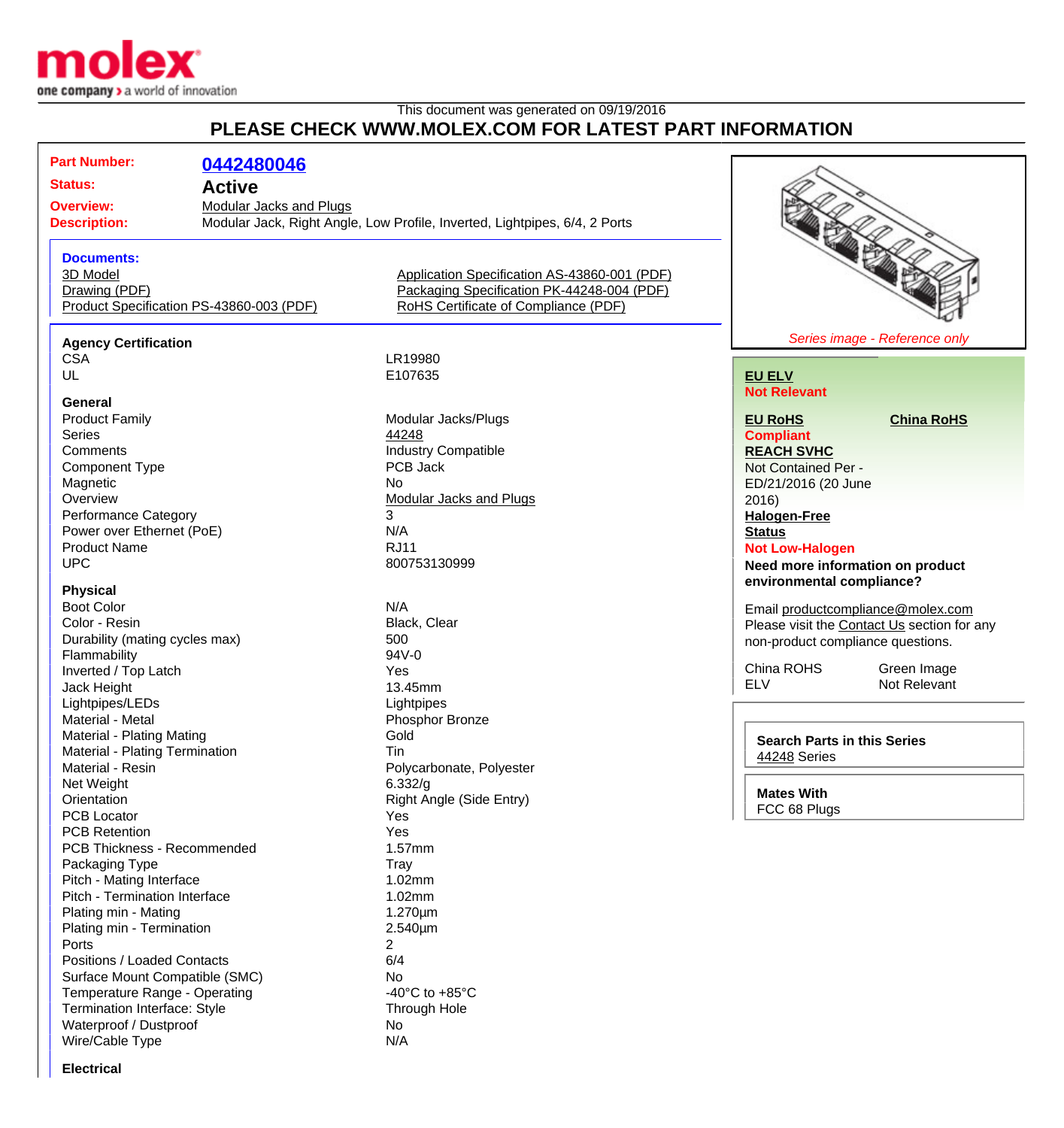| Current - Maximum per Contact<br>Grounding to PCB<br>Shielded<br>Voltage - Maximum                                                                                                   | 1.5A<br><b>Yes</b><br>Yes<br>150V AC (RMS)                                                                  |
|--------------------------------------------------------------------------------------------------------------------------------------------------------------------------------------|-------------------------------------------------------------------------------------------------------------|
| <b>Solder Process Data</b><br>Duration at Max. Process Temperature (seconds)<br>Lead-freeProcess Capability<br>Max. Cycles at Max. Process Temperature<br>Process Temperature max. C | 005<br><b>WAVE</b><br>001<br>260                                                                            |
| <b>Material Info</b>                                                                                                                                                                 |                                                                                                             |
| <b>Reference - Drawing Numbers</b><br><b>Application Specification</b><br>Packaging Specification<br><b>Product Specification</b>                                                    | AS-43860-001<br>PK-44248-004<br>PS-43860-003, RPS-43860-004, RPS-43860-007,<br>RPS-43860-008, RPS-43860-013 |
| Sales Drawing                                                                                                                                                                        | SD-44248-001                                                                                                |

### This document was generated on 09/19/2016 **PLEASE CHECK WWW.MOLEX.COM FOR LATEST PART INFORMATION**